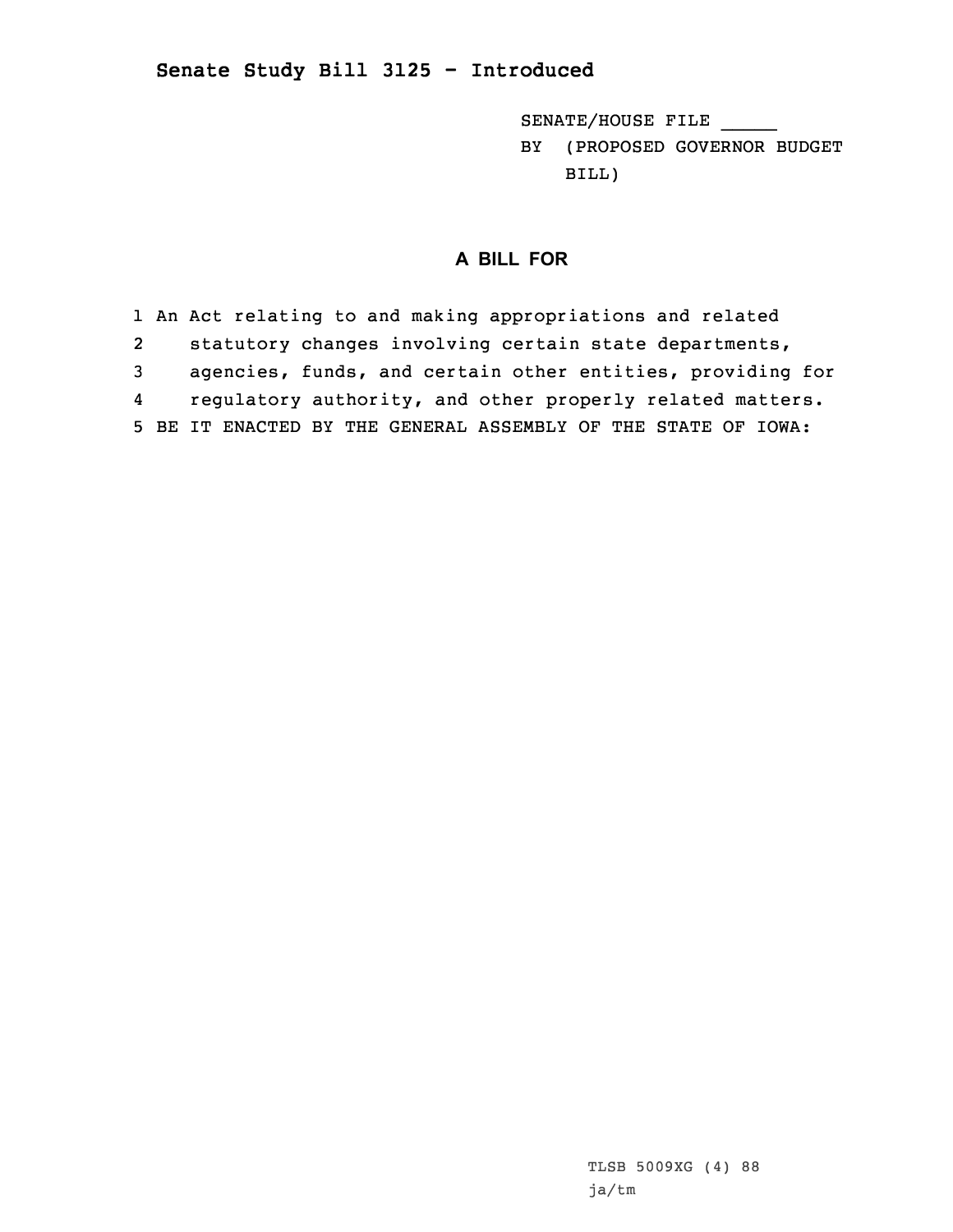1 DIVISION I 2 FY 2020-2021 Section 1. DEPARTMENT OF ADMINISTRATIVE SERVICES. 4 1. There is appropriated from the general fund of the state to the department of administrative services for the fiscal year beginning July 1, 2020, and ending June 30, 2021, the following amounts, or so much thereof as is necessary, to be used for the purposes designated: a. For salaries, support, maintenance, and miscellaneous purposes: .................................................. \$ 3,652,910 b. For the payment of utility costs: .................................................. \$ 3,882,948 14 Notwithstanding [section](https://www.legis.iowa.gov/docs/code/2020/8.33.pdf) 8.33, any excess moneys appropriated for utility costs in this lettered paragraph shall not revert to the general fund of the state at the end of the fiscal year but shall remain available for expenditure for the purposes of this lettered paragraph during the succeeding fiscal year. c. For Terrace Hill operations: .................................................. \$ 449,483 21 2. Any moneys and premiums collected by the department for workers' compensation shall be segregated into <sup>a</sup> separate workers' compensation fund in the state treasury to be used for payment of state employees' workers' compensation claims and administrative costs. Notwithstanding [section](https://www.legis.iowa.gov/docs/code/2020/8.33.pdf) 8.33, unencumbered or unobligated moneys remaining in this workers' compensation fund at the end of the fiscal year shall not revert but shall be available for expenditure for purposes of the fund for subsequent fiscal years. Sec. 2. REVOLVING FUNDS. There is appropriated to the department of administrative services for the fiscal year beginning July 1, 2020, and ending June 30, 2021, from the 33 revolving funds designated in [chapter](https://www.legis.iowa.gov/docs/code/2020/8A.pdf) 8A and from internal service funds created by the department such amounts as the department deems necessary for the operation of the department

-1-

LSB 5009XG (4) 88  $ja/tm$   $1/17$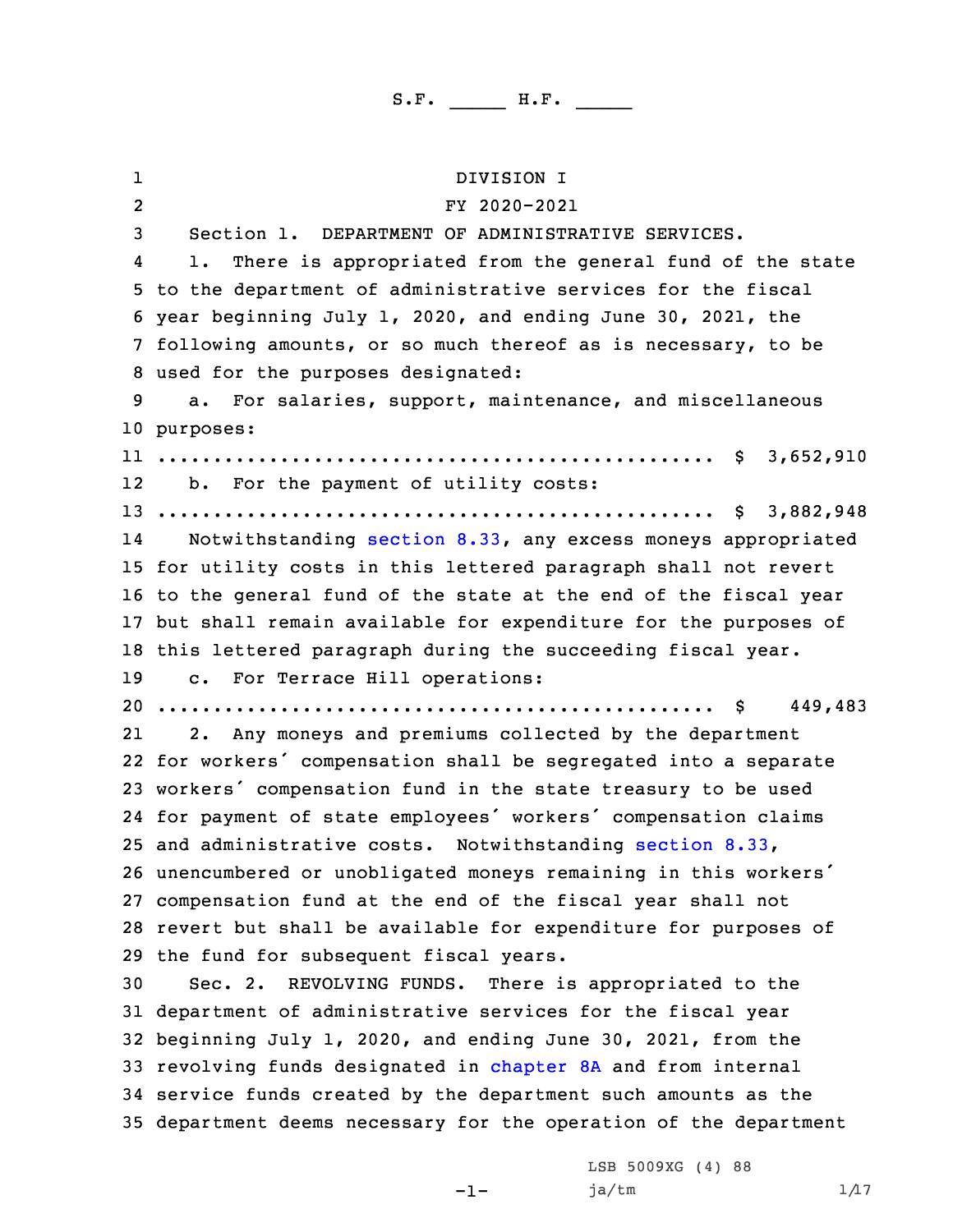1 consistent with the requirements of [chapter](https://www.legis.iowa.gov/docs/code/2020/8A.pdf) 8A.

2 Sec. 3. STATE EMPLOYEE HEALTH INSURANCE ADMINISTRATION CHARGE. For the fiscal year beginning July 1, 2020, and ending June 30, 2021, the monthly per contract administrative charge which may be assessed by the department of administrative services shall be \$2 per contract on all health insurance plans administered by the department.

8 Sec. 4. AUDITOR OF STATE.

 1. There is appropriated from the general fund of the state to the office of the auditor of state for the fiscal year beginning July 1, 2020, and ending June 30, 2021, the following amounts, or so much thereof as is necessary, to be used for the purposes designated:

14 For salaries, support, maintenance, and miscellaneous 15 purposes:

16 .................................................. \$ 1,034,525

 2. The auditor of state may retain full-time equivalent positions as is reasonable and necessary to perform governmental subdivision audits which are reimbursable pursuant to [section](https://www.legis.iowa.gov/docs/code/2020/11.20.pdf) 11.20 or [11.21](https://www.legis.iowa.gov/docs/code/2020/11.21.pdf), to perform audits which are requested by and reimbursable from the federal government, and to perform work requested by and reimbursable from departments or agencies pursuant to [section](https://www.legis.iowa.gov/docs/code/2020/11.5A.pdf) 11.5A or [11.5B](https://www.legis.iowa.gov/docs/code/2020/11.5B.pdf). The auditor of state shall notify the department of management, the legislative fiscal committee, and the legislative services agency of the additional full-time equivalent positions retained.

 3. The auditor of state shall allocate moneys from the appropriation in this section solely for audit work related to the comprehensive annual financial report, federally required audits, and investigations of embezzlement, theft, or other significant financial irregularities until the audit of the comprehensive annual financial report is complete.

34 Sec. 5. IOWA ETHICS AND CAMPAIGN DISCLOSURE BOARD. There 35 is appropriated from the general fund of the state to the

-2-

LSB 5009XG (4) 88  $ja/tm$  2/17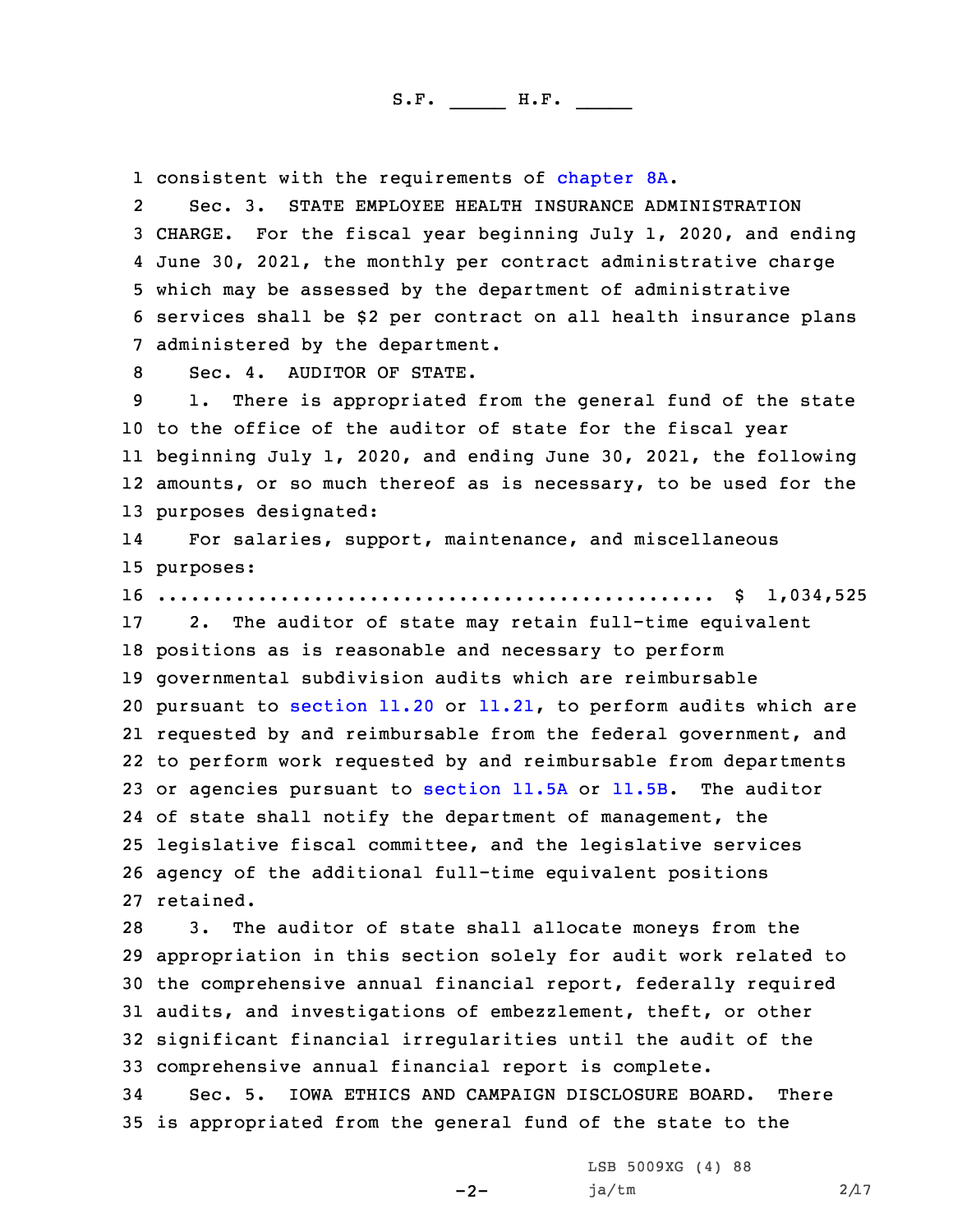Iowa ethics and campaign disclosure board for the fiscal year beginning July 1, 2020, and ending June 30, 2021, the following amount, or so much thereof as is necessary, to be used for the purposes designated: For salaries, support, maintenance, and miscellaneous purposes: .................................................. \$ 688,863 Sec. 6. OFFICE OF THE CHIEF INFORMATION OFFICER. 1. There is appropriated from the general fund of the state to the office of the chief information officer for the fiscal year beginning July 1, 2020, and ending June 30, 2021, the following amounts, or so much thereof as is necessary, to be used for the purposes designated: 14 a. For salaries, support, maintenance, and miscellaneous purposes: .................................................. \$ 562,990 b. For deposit in the connecting Iowa farms, schools, and communities broadband grant fund established under section 8B.11, Code 2020, for <sup>a</sup> broadband grant program: .................................................. \$ 15,000,000 21 2. There is appropriated to the office of the chief information officer for the fiscal year beginning July 1, 2020, and ending June 30, 2021, from the revolving funds designated in [chapter](https://www.legis.iowa.gov/docs/code/2020/8B.pdf) 8B and from internal service funds created by the office such amounts as the office deems necessary for the operation of the office consistent with the requirements of chapter 8B. 3. a. Notwithstanding section 321A.3, [subsection](https://www.legis.iowa.gov/docs/code/2020/321A.3.pdf) 1, for the fiscal year beginning July 1, 2020, and ending June 30, 2021, the first \$750,000 collected and transferred to the treasurer of state with respect to the fees for transactions involving the furnishing of <sup>a</sup> certified abstract of <sup>a</sup> vehicle operating record under section 321A.3, [subsection](https://www.legis.iowa.gov/docs/code/2020/321A.3.pdf) 1, shall be transferred to the IowAccess revolving fund created in [section](https://www.legis.iowa.gov/docs/code/2020/8B.33.pdf) 8B.33 for the purposes of developing, implementing, maintaining, and

 $-3-$ 

LSB 5009XG (4) 88  $ja/tm$   $3/17$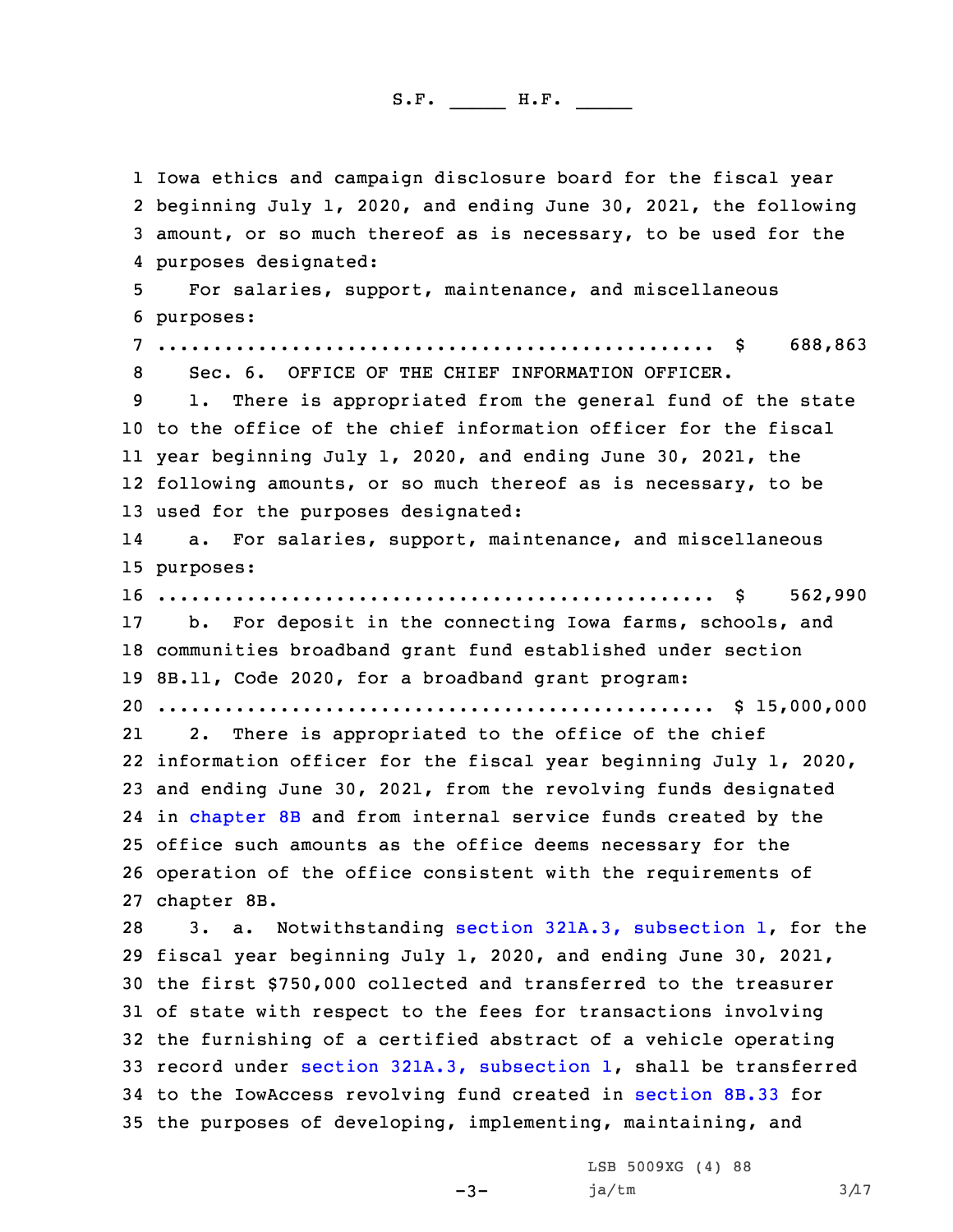expanding electronic access to government records as provided 2 by law. b. All fees collected with respect to transactions involving IowAccess shall be deposited in the IowAccess

5 revolving fund created under [section](https://www.legis.iowa.gov/docs/code/2020/8B.33.pdf) 8B.33 and shall be used 6 only for the support of IowAccess projects.

7 Sec. 7. DEPARTMENT OF COMMERCE.

 1. There is appropriated from the general fund of the state to the department of commerce for the fiscal year beginning July 1, 2020, and ending June 30, 2021, the following amounts, or so much thereof as is necessary, to be used for the purposes designated:

13 a. ALCOHOLIC BEVERAGES DIVISION

14 For salaries, support, maintenance, and miscellaneous 15 purposes:

16 .................................................. \$ 1,106,735 17 b. PROFESSIONAL LICENSING AND REGULATION BUREAU

18 For salaries, support, maintenance, and miscellaneous 19 purposes:

20 .................................................. \$ 375,910

21 2. There is appropriated from the department of commerce revolving fund created in [section](https://www.legis.iowa.gov/docs/code/2020/546.12.pdf) 546.12 to the department of commerce for the fiscal year beginning July 1, 2020, and ending June 30, 2021, the following amounts, or so much thereof as is necessary, to be used for the purposes designated:

26 a. BANKING DIVISION

27 For salaries, support, maintenance, and miscellaneous 28 purposes:

29 .................................................. \$ 11,978,695 30 b. CREDIT UNION DIVISION

31 For salaries, support, maintenance, and miscellaneous 32 purposes:

33 .................................................. \$ 2,407,929

34 c. INSURANCE DIVISION

35 (1) For salaries, support, maintenance, and miscellaneous

LSB 5009XG (4) 88

```
-4-
```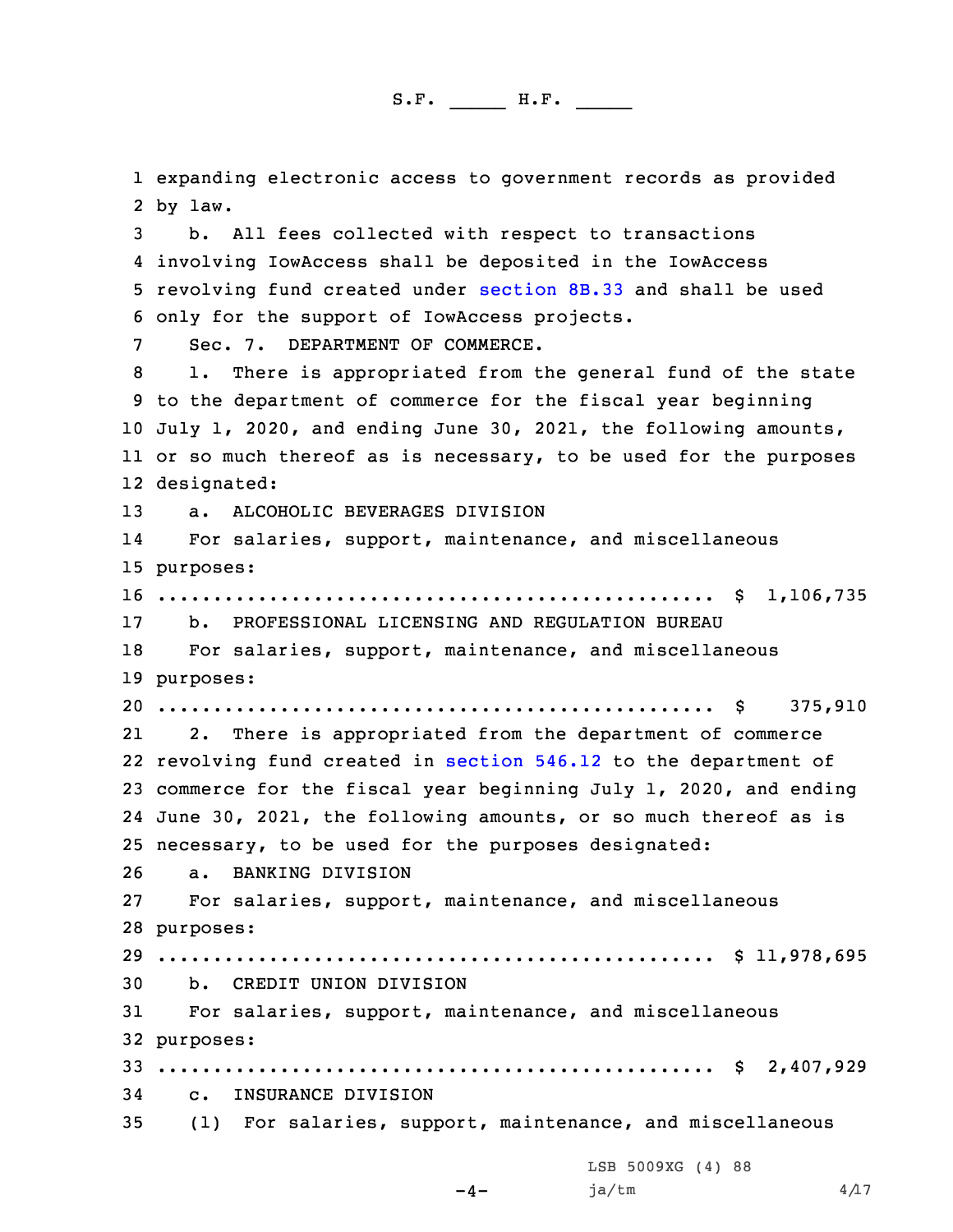1 purposes:

2 .................................................. \$ 6,306,851 3 (2) The insurance division shall use 2.00 full-time 4 equivalent positions to hire two fraud investigators.

 (3) Except as provided in subparagraph (2), the insurance division may reallocate full-time equivalent positions as necessary to respond to accreditation recommendations or requirements.

 (4) The insurance division expenditures for examination purposes may exceed the projected receipts, refunds, and reimbursements, estimated pursuant to section 505.7, subsection 7, including the expenditures for retention of additional personnel, if the expenditures are fully reimbursable and the division first does both of the following:

15 (a) Notifies the department of management, the legislative 16 services agency, and the legislative fiscal committee of the 17 need for the expenditures.

18 (b) Files with each of the entities named in subparagraph 19 division (a) the legislative and regulatory justification for 20 the expenditures, along with an estimate of the expenditures. 21d. UTILITIES DIVISION

22 (1) For salaries, support, maintenance, and miscellaneous 23 purposes:

 .................................................. \$ 8,945,728 (2) The utilities division may expend additional moneys, including moneys for additional personnel, if those additional expenditures are actual expenses which exceed the moneys budgeted for utility regulation and the expenditures are fully reimbursable. Before the division expends or encumbers an amount in excess of the moneys budgeted for regulation, the

31 division shall first do both of the following:

32 (a) Notify the department of management, the legislative 33 services agency, and the legislative fiscal committee of the 34 need for the expenditures.

35 (b) File with each of the entities named in subparagraph

-5-

LSB 5009XG (4) 88  $ja/tm$  5/17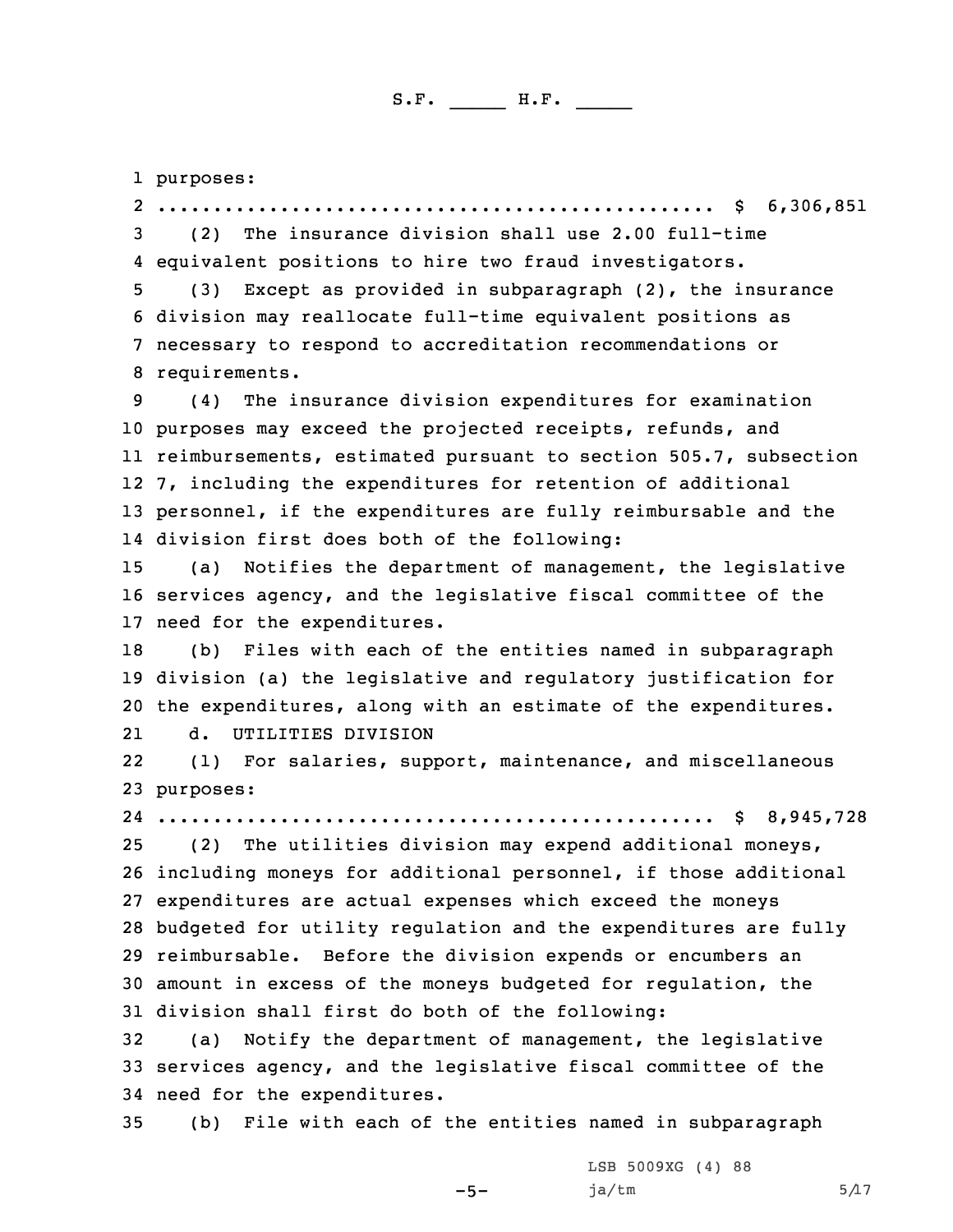division (a) the legislative and regulatory justification for the expenditures, along with an estimate of the expenditures. 3. CHARGES. Each division and the office of consumer advocate shall include in its charges assessed or revenues generated an amount sufficient to cover the amount stated in its appropriation and any state-assessed indirect costs determined by the department of administrative services. 8 Sec. 8. DEPARTMENT OF COMMERCE - PROFESSIONAL LICENSING AND REGULATION BUREAU. There is appropriated from the housing trust fund created pursuant to [section](https://www.legis.iowa.gov/docs/code/2020/16.181.pdf) 16.181, to the bureau of professional licensing and regulation of the banking division of the department of commerce for the fiscal year beginning July 1, 2020, and ending June 30, 2021, the following amounts, or so much thereof as is necessary, to be used for the purposes designated: For salaries, support, maintenance, and miscellaneous purposes: .................................................. \$ 62,317 Sec. 9. GOVERNOR AND LIEUTENANT GOVERNOR. There is appropriated from the general fund of the state to the offices of the governor and the lieutenant governor for the fiscal year beginning July 1, 2020, and ending June 30, 2021, the following amounts, or so much thereof as is necessary, to be used for the purposes designated: 1. GENERAL OFFICE For salaries, support, maintenance, and miscellaneous purposes: .................................................. \$ 2,345,501 2. TERRACE HILL QUARTERS For the governor's quarters at Terrace Hill, including salaries, support, maintenance, and miscellaneous purposes: .................................................. \$ 144,580 Sec. 10. GOVERNOR'S OFFICE OF DRUG CONTROL POLICY. There is appropriated from the general fund of the state to the governor's office of drug control policy for the fiscal year

LSB 5009XG (4) 88

ja/tm  $6/17$ 

-6-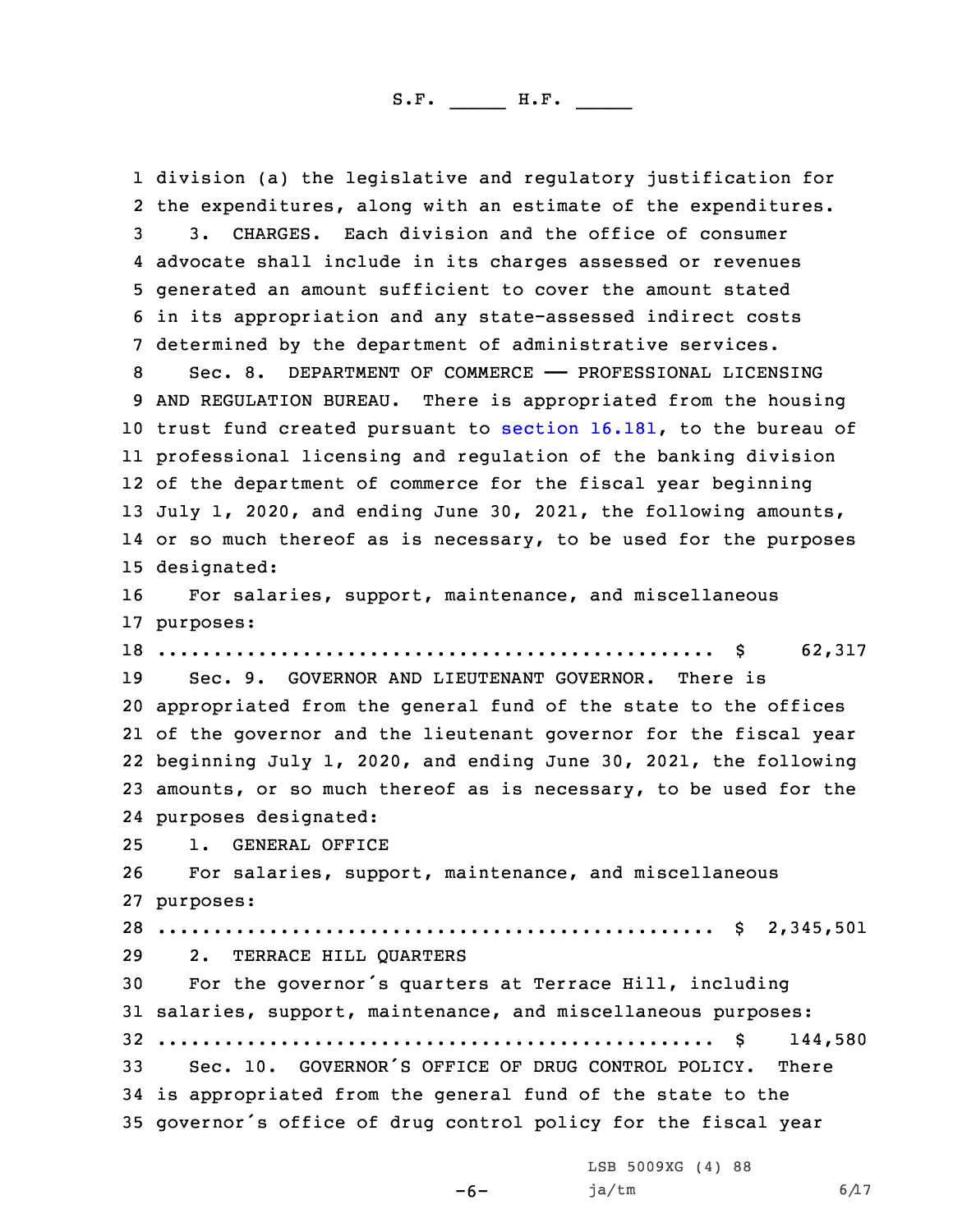beginning July 1, 2020, and ending June 30, 2021, the following amount, or so much thereof as is necessary, to be used for the purposes designated: 4 For salaries, support, maintenance, and miscellaneous purposes, including statewide coordination of the drug abuse resistance education (D.A.R.E.) programs or similar programs: .................................................. \$ 241,140 Sec. 11. DEPARTMENT OF HUMAN RIGHTS. There is appropriated from the general fund of the state to the department of human rights for the fiscal year beginning July 1, 2020, and ending June 30, 2021, the following amounts, or so much thereof as is necessary, to be used for the purposes designated: 1. CENTRAL ADMINISTRATION DIVISION 14 For salaries, support, maintenance, and miscellaneous purposes: .................................................. \$ 191,311 2. COMMUNITY ADVOCACY AND SERVICES DIVISION For salaries, support, maintenance, and miscellaneous purposes: .................................................. \$ 970,009 21 Sec. 12. DEPARTMENT OF INSPECTIONS AND APPEALS. There is appropriated from the general fund of the state to the department of inspections and appeals for the fiscal year beginning July 1, 2020, and ending June 30, 2021, the following amounts, or so much thereof as is necessary, to be used for the purposes designated: 1. ADMINISTRATION DIVISION For salaries, support, maintenance, and miscellaneous purposes: .................................................. \$ 552,673 2. ADMINISTRATIVE HEARINGS DIVISION For salaries, support, maintenance, and miscellaneous purposes: .................................................. \$ 643,032 3. INVESTIGATIONS DIVISION

-7-

LSB 5009XG (4) 88  $ja/tm$  7/17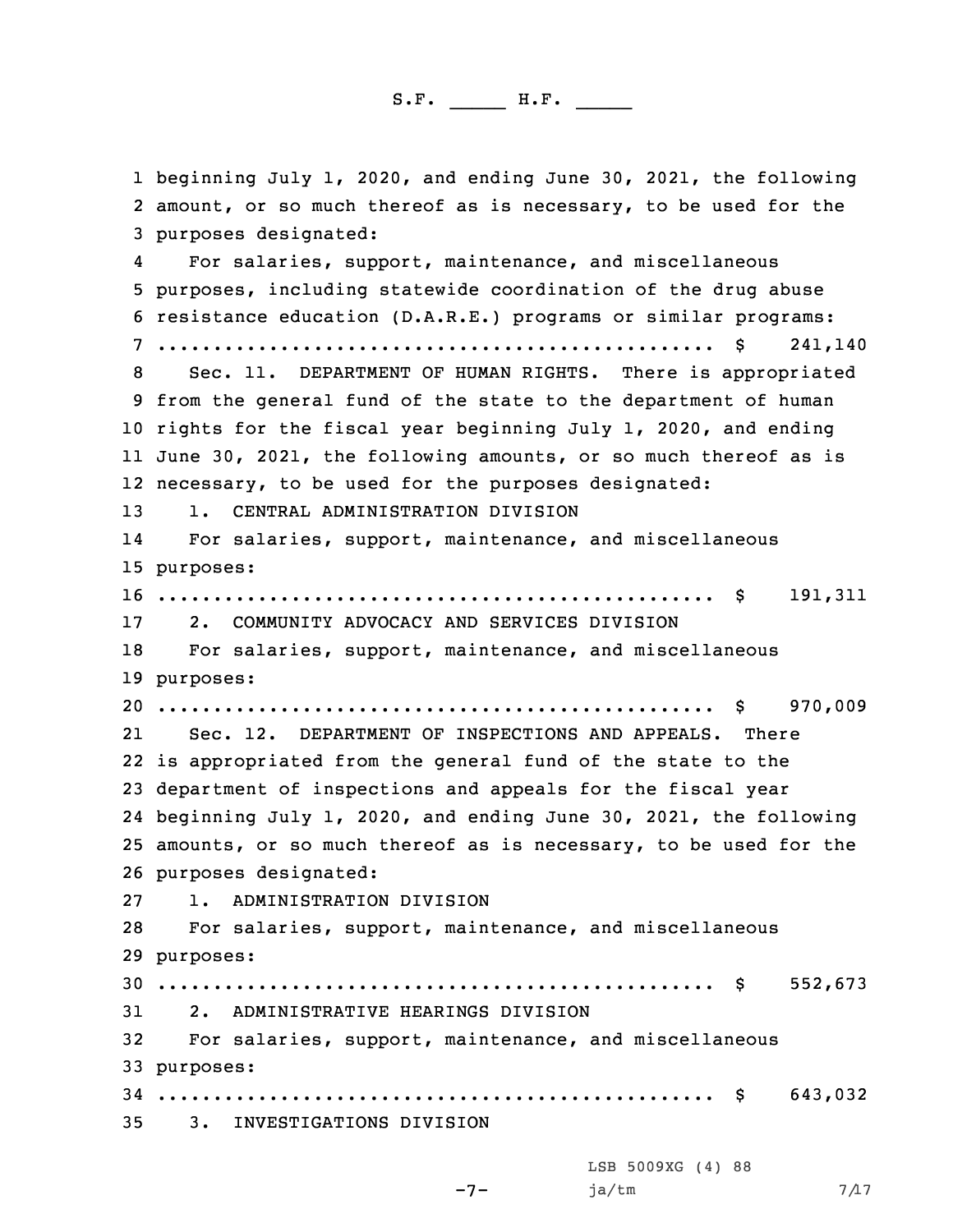1 a. For salaries, support, maintenance, and miscellaneous 2 purposes: 3 .................................................. \$ 2,507,818

4 b. By December 1, 2020, the department, in coordination with the investigations division, shall submit <sup>a</sup> report to the general assembly concerning the division's activities relative to fraud in public assistance programs for the fiscal year beginning July 1, 2019, and ending June 30, 2020. The report shall include but is not limited to <sup>a</sup> summary of the number of cases investigated, case outcomes, overpayment dollars identified, amount of cost avoidance, and actual dollars recovered.

13 4. HEALTH FACILITIES DIVISION

14 a. For salaries, support, maintenance, and miscellaneous 15 purposes:

16 .................................................. \$ 5,063,148

 b. The department shall, in coordination with the health facilities division, make the following information available to the public as part of the department's development efforts to revise the department's internet site:

21 (1) The number of inspections conducted by the division annually by type of service provider and type of inspection. (2) The total annual operations budget for the division, including general fund appropriations and federal contract dollars received by type of service provider inspected.

 (3) The total number of full-time equivalent positions in the division, to include the number of full-time equivalent positions serving in <sup>a</sup> supervisory capacity, and serving as surveyors, inspectors, or monitors in the field by type of service provider inspected.

 (4) Identification of state and federal survey trends, cited regulations, the scope and severity of deficiencies identified, and federal and state fines assessed and collected concerning nursing and assisted living facilities and programs. c. It is the intent of the general assembly that the

-8-

LSB 5009XG (4) 88  $ja/tm$  8/17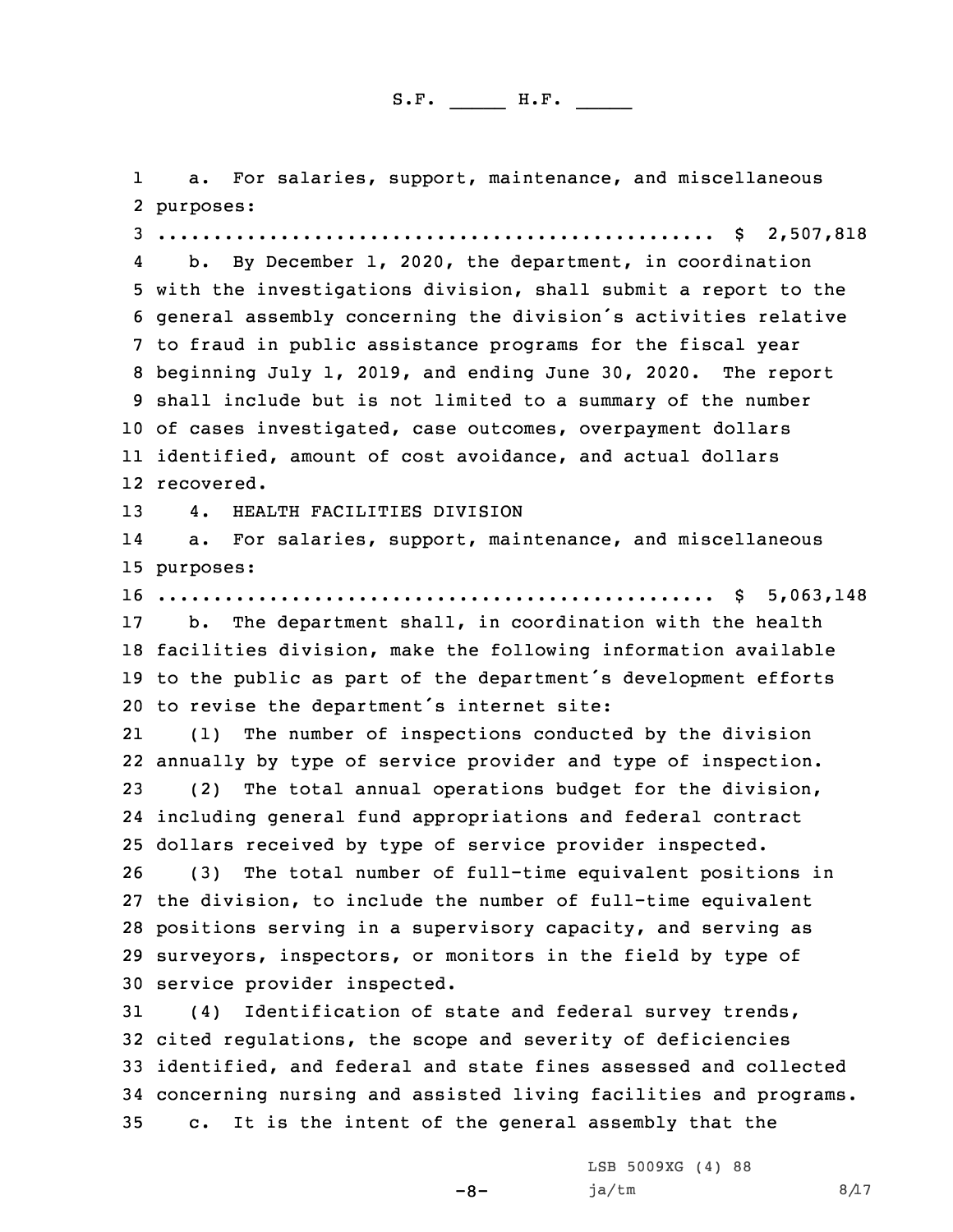1 department and division continuously solicit input from

 facilities regulated by the division to assess and improve the division's level of collaboration and to identify new opportunities for cooperation. 5. EMPLOYMENT APPEAL BOARD a. For salaries, support, maintenance, and miscellaneous purposes: .................................................. \$ 39,439 b. The employment appeal board shall be reimbursed by the labor services division of the department of workforce development for all costs associated with hearings conducted 12 under [chapter](https://www.legis.iowa.gov/docs/code/2020/91C.pdf) 91C, related to contractor registration. The board may expend, in addition to the amount appropriated under this subsection, additional amounts as are directly billable to the labor services division under this subsection and to retain the additional full-time equivalent positions as needed to conduct hearings required pursuant to [chapter](https://www.legis.iowa.gov/docs/code/2020/91C.pdf) 91C. c. The employment appeal board may temporarily exceed and draw more than the amount appropriated in this subsection and incur <sup>a</sup> negative cash balance as long as there are receivables of federal funds equal to or greater than the negative balance and the amount appropriated in this subsection is not exceeded at the close of the fiscal year. 24 6. CHILD ADVOCACY BOARD a. For foster care review and the court appointed special advocate program, including salaries, support, maintenance, and miscellaneous purposes: .................................................. \$ 2,626,167 b. The department of human services, in coordination with the child advocacy board and the department of inspections and appeals, shall submit an application for funding available pursuant to Tit. IV-E of the federal Social Security Act for claims for child advocacy board administrative review costs. c. The court appointed special advocate program shall investigate and develop opportunities for expanding LSB 5009XG (4) 88

 $-9-$ 

 $ja/tm$  9/17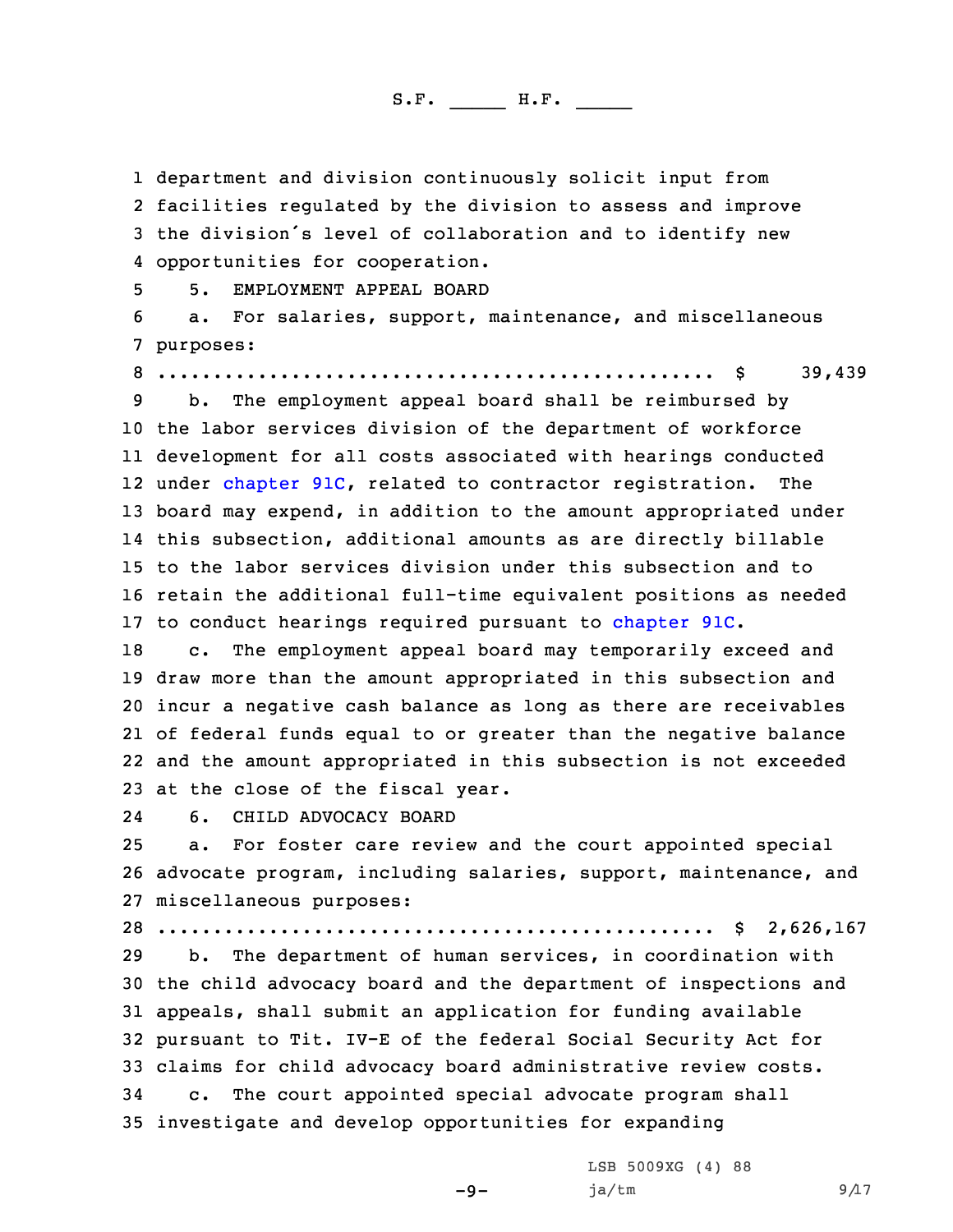1 fund-raising for the program.

2 d. Administrative costs charged by the department of 3 inspections and appeals for items funded under this subsection 4 shall not exceed 4 percent of the amount appropriated in this 5 subsection.

6 7. FOOD AND CONSUMER SAFETY

7 For salaries, support, maintenance, and miscellaneous 8 purposes:

9 .................................................. \$ 611,319

 8. APPROPRIATION REALLOCATION. Notwithstanding section 8.39, the department of inspections and appeals, in consultation with the department of management, may reallocate moneys appropriated in this section as necessary to best fulfill the needs of the department provided for in the appropriation. However, the department of inspections and appeals shall not reallocate moneys appropriated to the child advocacy board in this section.

18 Sec. 13. DEPARTMENT OF INSPECTIONS AND APPEALS —— LICENSE OR 19 REGISTRATION FEES.

 1. For the fiscal year beginning July 1, 2020, and ending June 30, 2021, the department of inspections and appeals shall collect any license or registration fees or electronic transaction fees generated during the fiscal year as <sup>a</sup> result of licensing and registration activities under [chapters](https://www.legis.iowa.gov/docs/code/2020/99B.pdf) 99B, 137C, [137D](https://www.legis.iowa.gov/docs/code/2020/137D.pdf), and [137F](https://www.legis.iowa.gov/docs/code/2020/137F.pdf).

 2. From the fees collected by the department under this section on behalf of <sup>a</sup> municipal corporation with which the department has an agreement pursuant to section [137F.3](https://www.legis.iowa.gov/docs/code/2020/137F.3.pdf), through <sup>a</sup> statewide electronic licensing system operated by the department, notwithstanding section 137F.6, [subsection](https://www.legis.iowa.gov/docs/code/2020/137F.6.pdf) 2, the department shall remit the amount of those fees to the municipal corporation for whom the fees were collected less any electronic transaction fees collected by the department to enable electronic payment.

35 3. From the fees collected by the department under this

-10-

LSB 5009XG (4) 88 ja/tm 10/17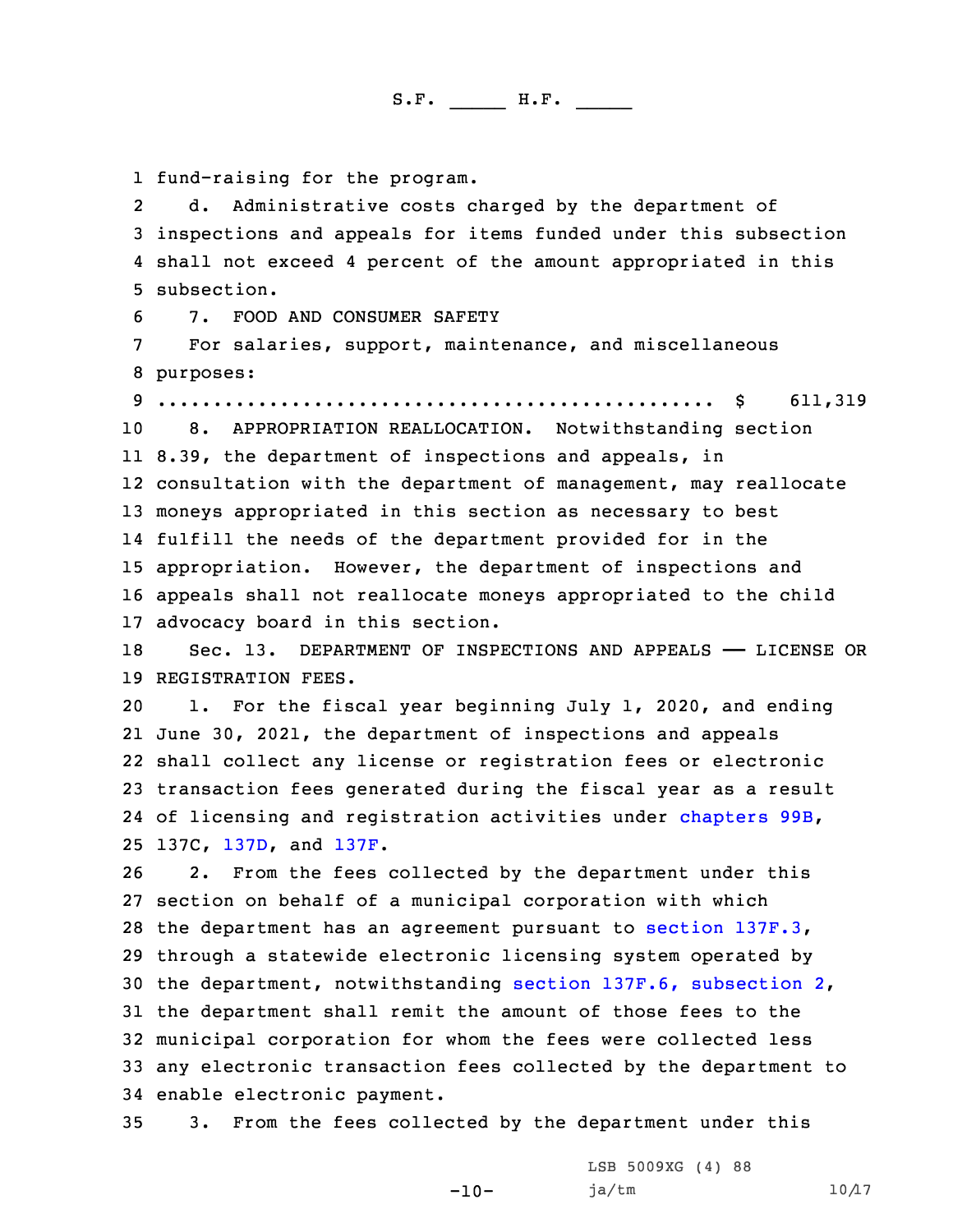1 section, other than those fees described in subsection 2, 2 the department shall deposit the amount of \$800,000 into the 3 general fund of the state prior to June 30, 2021.

4 4. From the fees collected by the department under this section, other than those fees described in subsections 2 and 3, the department shall retain the remainder of the fees for the purposes of enforcing the provisions of [chapters](https://www.legis.iowa.gov/docs/code/2020/99B.pdf) 99B, [137C](https://www.legis.iowa.gov/docs/code/2020/137C.pdf), 137D, and [137F](https://www.legis.iowa.gov/docs/code/2020/137C.pdf). Notwithstanding [section](https://www.legis.iowa.gov/docs/code/2020/8.33.pdf) 8.33, moneys retained by the department pursuant to this subsection that remain unencumbered or unobligated at the end of the fiscal year shall not revert but shall remain available for expenditure for the purposes of enforcing the provisions of [chapters](https://www.legis.iowa.gov/docs/code/2020/99B.pdf) 99B, 13 137C, [137D](https://www.legis.iowa.gov/docs/code/2020/137D.pdf), and [137F](https://www.legis.iowa.gov/docs/code/2020/137F.pdf) during the succeeding fiscal year. The department shall provide an annual report to the department of management and the legislative services agency on fees billed and collected and expenditures from the moneys retained by the department in <sup>a</sup> format as determined by the department of management in consultation with the legislative services 19 agency.

 Sec. 14. RACING AND GAMING COMMISSION —— RACING AND GAMING REGULATION. There is appropriated from the gaming regulatory revolving fund established in [section](https://www.legis.iowa.gov/docs/code/2020/99F.20.pdf) 99F.20 to the racing and gaming commission of the department of inspections and appeals for the fiscal year beginning July 1, 2020, and ending June 30, 2021, the following amount, or so much thereof as is necessary, to be used for the purposes designated:

 For salaries, support, maintenance, and miscellaneous purposes for regulation, administration, and enforcement of pari-mutuel racetracks, excursion boat gambling, and gambling structure laws, sports wagering, and fantasy sports contests: .................................................. \$ 6,796,481 Sec. 15. ROAD USE TAX FUND APPROPRIATION —— DEPARTMENT OF INSPECTIONS AND APPEALS. There is appropriated from the road use tax fund created in [section](https://www.legis.iowa.gov/docs/code/2020/312.1.pdf) 312.1 to the administrative

35 hearings division of the department of inspections and appeals

-11-

LSB 5009XG (4) 88 ja/tm 11/17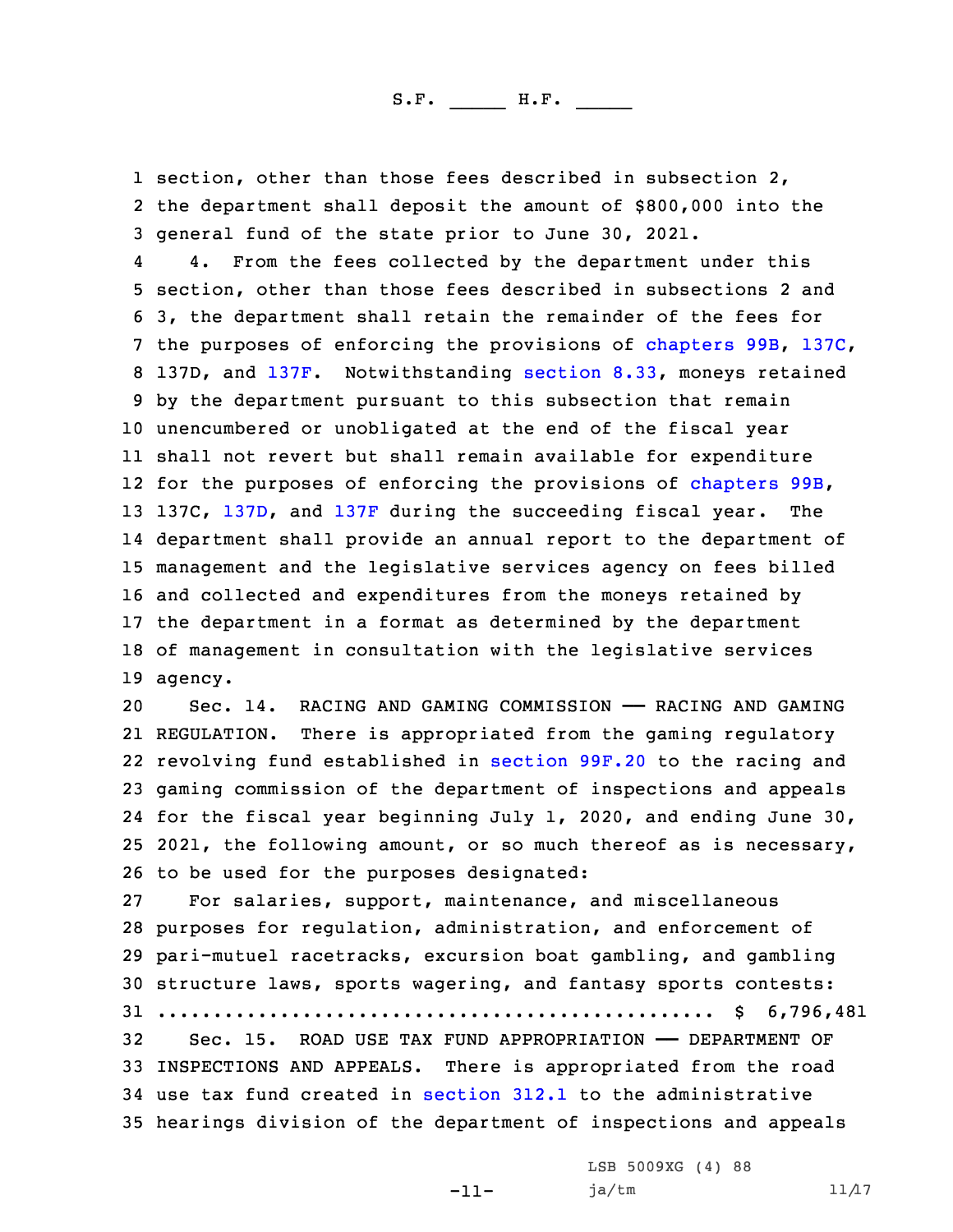for the fiscal year beginning July 1, 2020, and ending June 30, 2 2021, the following amount, or so much thereof as is necessary, to be used for the purposes designated: 4 For salaries, support, maintenance, and miscellaneous purposes: .................................................. \$ 1,623,897 Sec. 16. DEPARTMENT OF MANAGEMENT. There is appropriated from the general fund of the state to the department of management for the fiscal year beginning July 1, 2020, and ending June 30, 2021, the following amount, or so much thereof as is necessary, to be used for the purposes designated: 12 For enterprise resource planning, providing for <sup>a</sup> salary model administrator, conducting performance audits, and the department's LEAN process and for salaries, support, maintenance, and miscellaneous purposes: .................................................. \$ 2,729,528 Sec. 17. ROAD USE TAX FUND APPROPRIATION —— DEPARTMENT OF MANAGEMENT. There is appropriated from the road use tax fund created in [section](https://www.legis.iowa.gov/docs/code/2020/312.1.pdf) 312.1 to the department of management for the fiscal year beginning July 1, 2020, and ending June 30, 21 2021, the following amount, or so much thereof as is necessary, to be used for the purposes designated: For salaries, support, maintenance, and miscellaneous purposes: .................................................. \$ 56,000 Sec. 18. IOWA PUBLIC INFORMATION BOARD. There is appropriated from the general fund of the state to the Iowa public information board for the fiscal year beginning July 1, 2020, and ending June 30, 2021, the following amounts, or so much thereof as is necessary, to be used for the purposes designated: For salaries, support, maintenance, and miscellaneous purposes: .................................................. \$ 352,457 Sec. 19. DEPARTMENT OF REVENUE.

-12-

LSB 5009XG (4) 88 ja/tm 12/17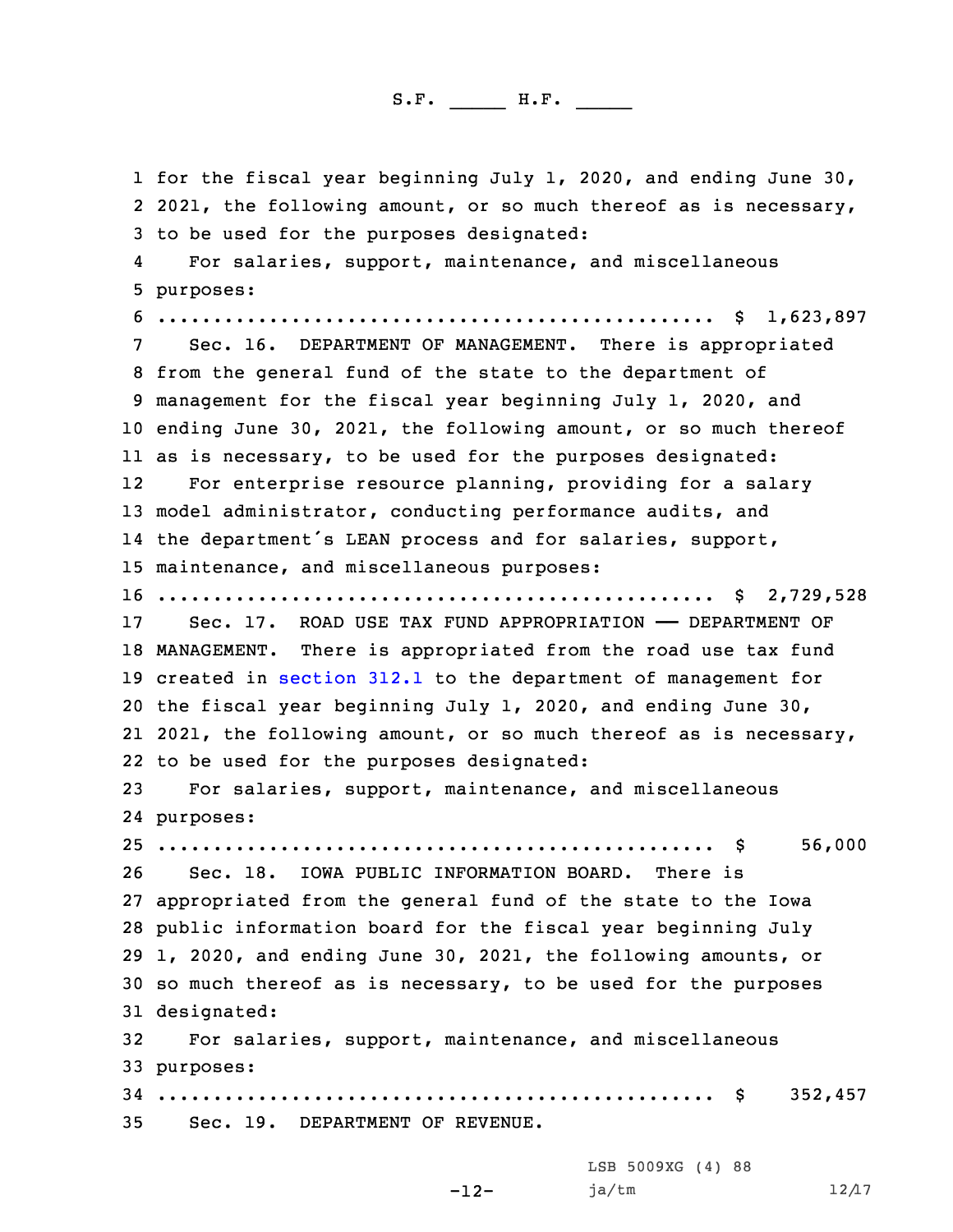1 1. There is appropriated from the general fund of the state to the department of revenue for the fiscal year beginning July 1, 2020, and ending June 30, 2021, the following amounts, or 4 so much thereof as is necessary, to be used for the purposes designated: a. For salaries, support, maintenance, and miscellaneous purposes: .................................................. \$ 15,319,075 b. (1) For technology upgrades to the department's primary processing systems, and for salaries, support, maintenance, and miscellaneous purposes: .................................................. \$ 1,070,460 (2) Notwithstanding section 8.33, moneys appropriated in this lettered paragraph that remain unencumbered and unobligated at the close of the fiscal year shall not revert but shall remain available for expenditure for the purposes of this lettered paragraph during the succeeding fiscal year. 18 2. From the moneys appropriated in subsection 1, paragraph "a", the department shall use \$400,000 to pay the direct costs of compliance related to the collection and distribution of local sales and services taxes imposed pursuant to chapters 423B and [423E](https://www.legis.iowa.gov/docs/code/2020/423E.pdf). 3. The director of revenue shall prepare and issue <sup>a</sup> state appraisal manual and the revisions to the state appraisal manual as provided in section 421.17, [subsection](https://www.legis.iowa.gov/docs/code/2020/421.17.pdf) 17, without cost to <sup>a</sup> city or county. Sec. 20. MOTOR VEHICLE FUEL TAX FUND APPROPRIATION. There is appropriated from the motor vehicle fuel tax fund created pursuant to section [452A.77](https://www.legis.iowa.gov/docs/code/2020/452A.77.pdf) to the department of revenue for the fiscal year beginning July 1, 2020, and ending June 30, 2021, the following amount, or so much thereof as is necessary, to be used for the purposes designated: For salaries, support, maintenance, and miscellaneous purposes, and for administration and enforcement of the provisions of [chapter](https://www.legis.iowa.gov/docs/code/2020/452A.pdf) 452A and the motor vehicle fuel tax

-13-

LSB 5009XG (4) 88 ja/tm 13/17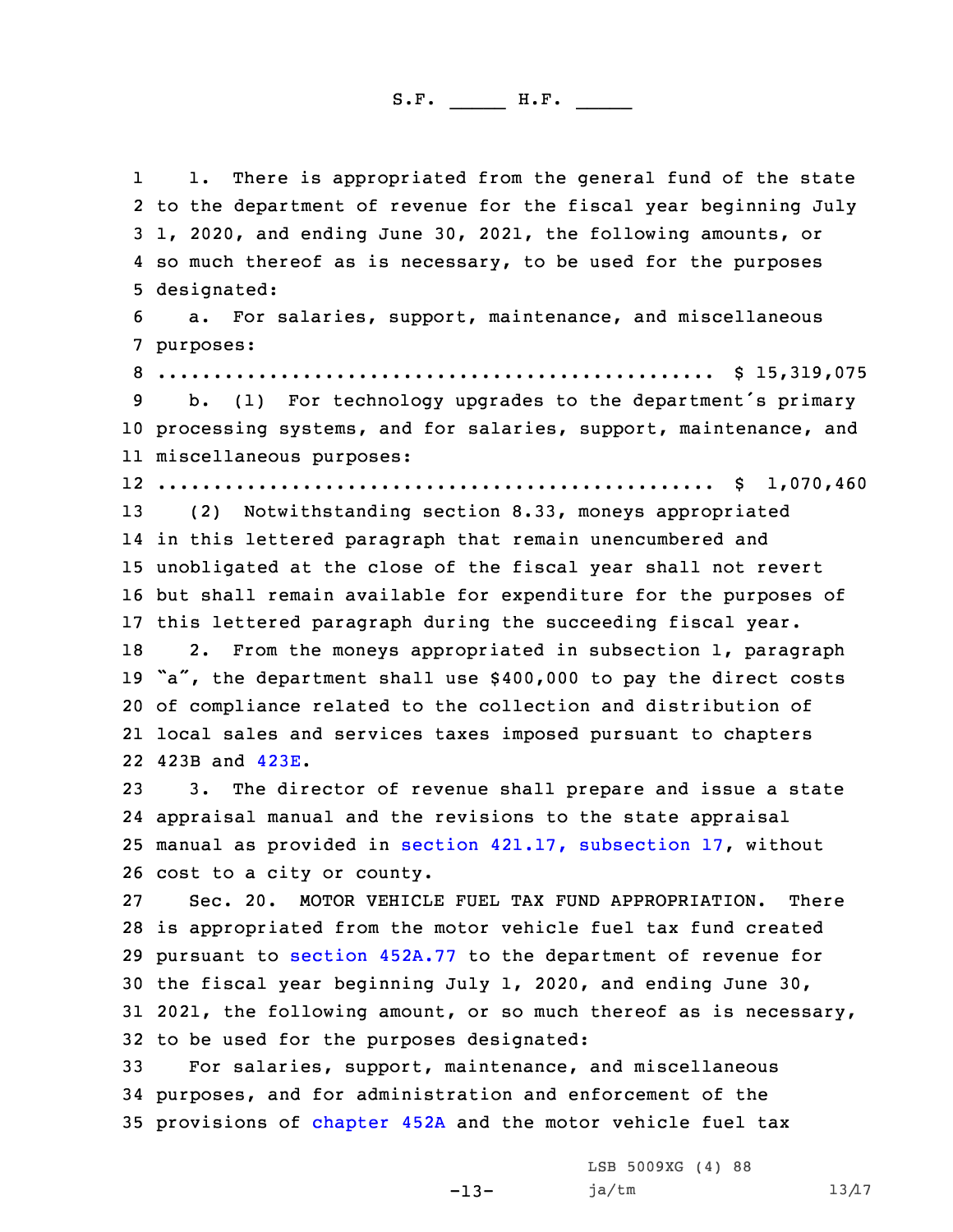1 program: .................................................. \$ 1,305,775 Sec. 21. SECRETARY OF STATE. There is appropriated from the general fund of the state to the office of the secretary of state for the fiscal year beginning July 1, 2020, and ending June 30, 2021, the following amounts, or so much thereof as is necessary, to be used for the purposes designated: 1. ADMINISTRATION AND ELECTIONS a. For salaries, support, maintenance, and miscellaneous purposes: .................................................. \$ 2,144,167 12 b. The state department or agency that provides data processing services to support voter registration file maintenance and storage shall provide those services without 15 charge. 2. BUSINESS SERVICES 17 For salaries, support, maintenance, and miscellaneous purposes: .................................................. \$ 1,441,424 Sec. 22. ADDRESS CONFIDENTIALITY PROGRAM REVOLVING FUND APPROPRIATION —— SECRETARY OF STATE. There is appropriated from the address confidentiality program revolving fund created in [section](https://www.legis.iowa.gov/docs/code/2020/9.8.pdf) 9.8 to the office of the secretary of state for the fiscal year beginning July 1, 2020, and ending June 30, 2021, the following amount, or so much thereof as is necessary, to be used for the purposes designated: For salaries, support, maintenance, and miscellaneous purposes: .................................................. \$ 195,400 Sec. 23. SECRETARY OF STATE FILING FEES REFUND. Notwithstanding the obligation to collect fees pursuant to the provisions of section 489.117, [subsection](https://www.legis.iowa.gov/docs/code/2020/489.117.pdf) 1, paragraphs "c" and "q", section 490.122, [subsection](https://www.legis.iowa.gov/docs/code/2020/490.122.pdf) 1, paragraphs "a" and "s", and section 504.113, [subsection](https://www.legis.iowa.gov/docs/code/2020/504.113.pdf) 1, paragraphs "a", "c", "d", "j", "k", "l", and "m", for the fiscal year beginning July 1,

-14-

LSB 5009XG (4) 88  $ja/tm$  14/17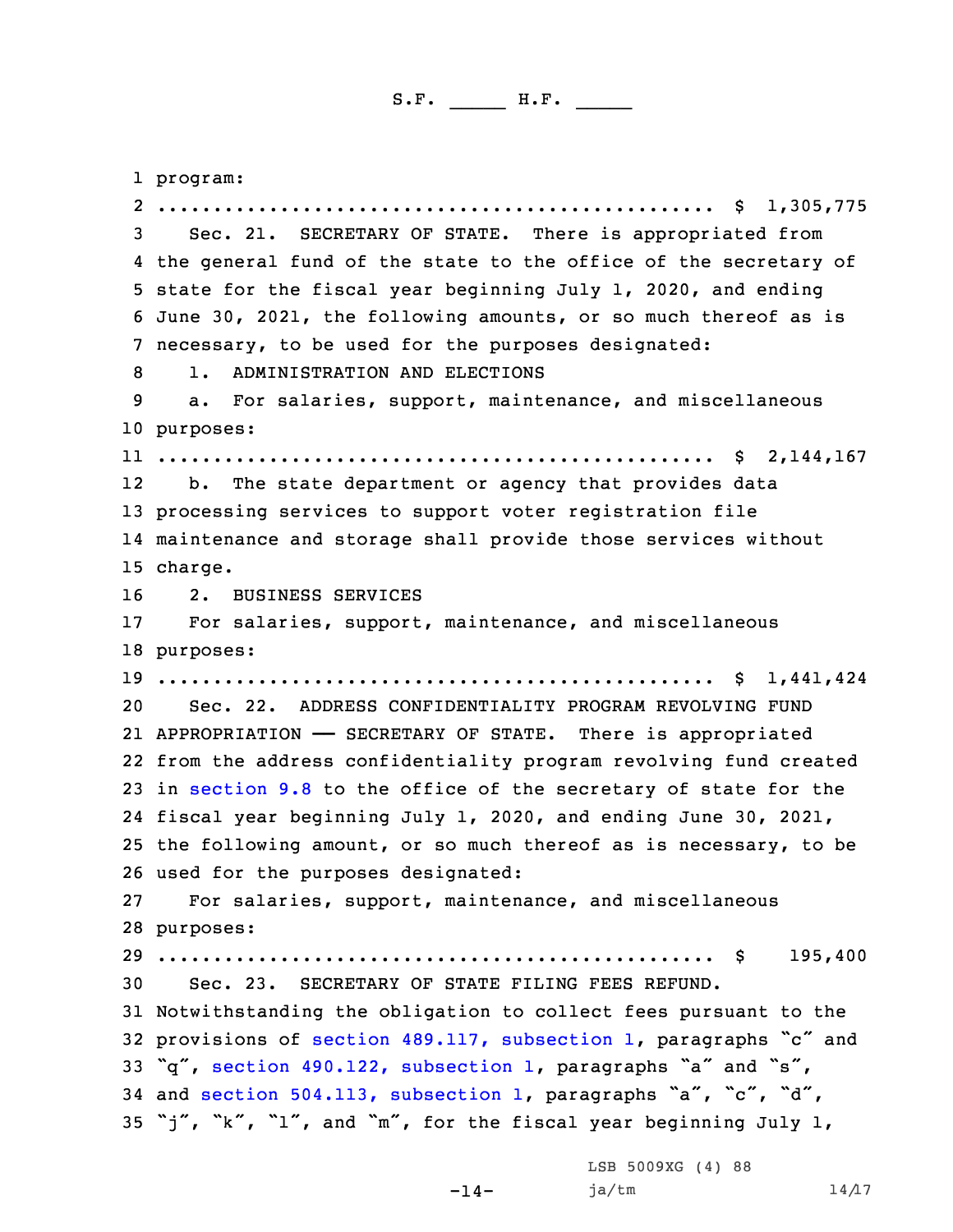2020, the secretary of state may refund these fees to the filer pursuant to rules established by the secretary of state. The decision of the secretary of state not to issue <sup>a</sup> refund under rules established by the secretary of state is final and not subject to review pursuant to [chapter](https://www.legis.iowa.gov/docs/code/2020/17A.pdf) 17A.

6 Sec. 24. TREASURER OF STATE.

 1. There is appropriated from the general fund of the state to the office of treasurer of state for the fiscal year beginning July 1, 2020, and ending June 30, 2021, the following amount, or so much thereof as is necessary, to be used for the purposes designated:

12 For salaries, support, maintenance, and miscellaneous 13 purposes:

 .................................................. \$ 1,034,018 2. The office of treasurer of state shall supply administrative support for the executive council. 17 Sec. 25. ROAD USE TAX FUND APPROPRIATION - OFFICE OF

 TREASURER OF STATE. There is appropriated from the road use tax fund created in [section](https://www.legis.iowa.gov/docs/code/2020/312.1.pdf) 312.1 to the office of treasurer of state for the fiscal year beginning July 1, 2020, and ending June 30, 2021, the following amount, or so much thereof as is necessary, to be used for the purposes designated:

23 For enterprise resource management costs related to the 24 distribution of road use tax funds:

25 .................................................. \$ 93,148

26 Sec. 26. IPERS - GENERAL OFFICE. There is appropriated from the Iowa public employees' retirement fund created in section 97B.7 to the Iowa public employees' retirement system for the fiscal year beginning July 1, 2020, and ending June 30, 2021, the following amount, or so much thereof as is necessary, to be used for the purposes designated:

 For salaries, support, maintenance, and other operational purposes to pay the costs of the Iowa public employees' retirement system: .................................................. \$ 17,988,567

-15-

LSB 5009XG (4) 88 ja/tm 15/17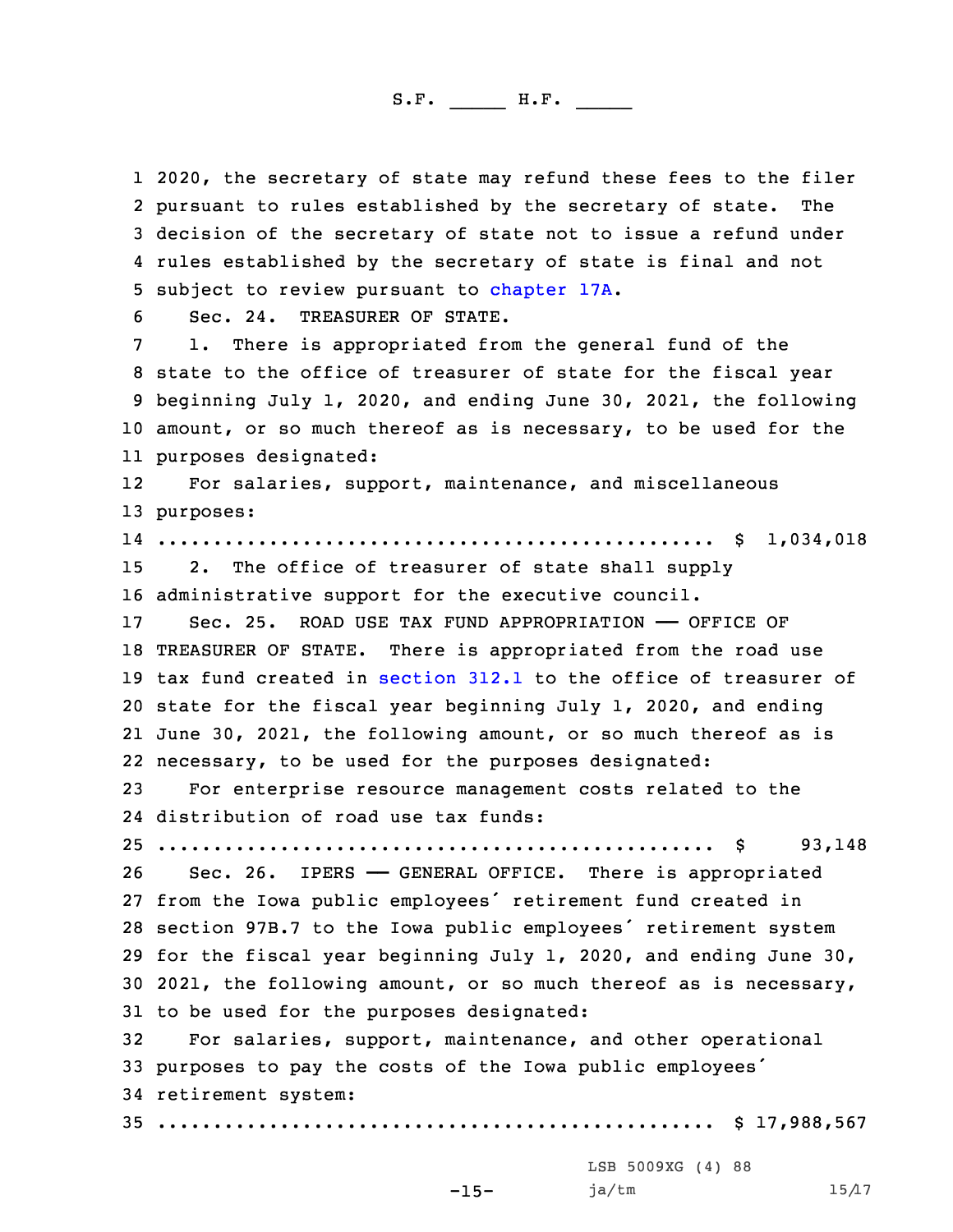1 Sec. 27. IOWA PRODUCTS. As <sup>a</sup> condition of receiving an appropriation, any agency appropriated moneys pursuant to this Act shall give first preference when purchasing <sup>a</sup> product to an Iowa product or <sup>a</sup> product produced by an Iowa-based business. Second preference shall be given to <sup>a</sup> United States product or <sup>a</sup> product produced by <sup>a</sup> business based in the United States. DIVISION II STANDING APPROPRIATIONS —— LIMITATIONS 9 Sec. 28. LIMITATION OF STANDING APPROPRIATION - FY 2020-2021. Notwithstanding the standing appropriation in the following designated section for the fiscal year beginning July 1, 2020, and ending June 30, 2021, the amount appropriated from the general fund of the state pursuant to this section for the following designated purpose shall not exceed the following 15 amount: For the enforcement of [chapter](https://www.legis.iowa.gov/docs/code/2020/453D.pdf) 453D relating to tobacco product manufacturers under [section](https://www.legis.iowa.gov/docs/code/2020/453D.8.pdf) 453D.8: .................................................. \$ 17,525 EXPLANATION **The inclusion of this explanation does not constitute agreement with** 21 **the explanation's substance by the members of the general assembly.** 22 DIVISION I —— FY 2020-2021. This bill relates to and appropriates moneys to various state departments, agencies, and funds for the fiscal year beginning July 1, 2020, and ending June 30, 2021. The bill makes appropriations to state departments and agencies including the department of administrative services, auditor of state, Iowa ethics and campaign disclosure board, the office of the chief information officer, department of commerce, offices of governor and lieutenant governor, the governor's office of drug control policy, department of human rights, department of inspections and appeals, department of management, Iowa public information board, department of revenue, secretary of state, treasurer of state, and Iowa public employees' retirement system. DIVISION II —— STANDING APPROPRIATIONS —— LIMITATIONS. The

-16-

LSB 5009XG (4) 88  $ja/tm$  16/17